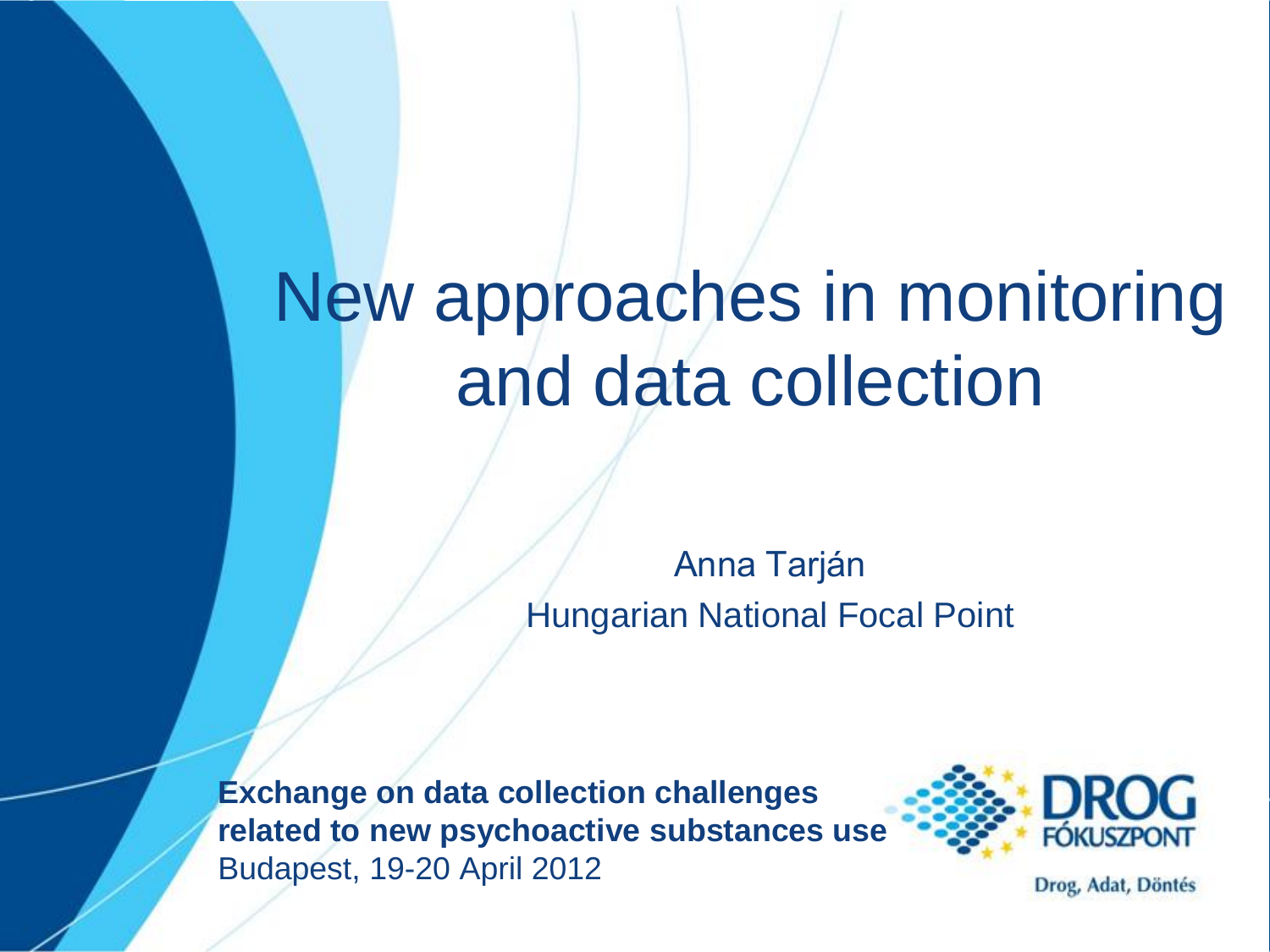### New approaches in data collection

- 1. Inserting new and open categories to already existing routine data collection systems
- 2. Breaking down broader EMCDDA categories into country-specific subcategories
- 3. Analyzing already existing datasets from different aspects/ with new filters
- 4. Conducting qualitative studies in order to fill the gaps of routine/ quantitative data and/or to interpret them better

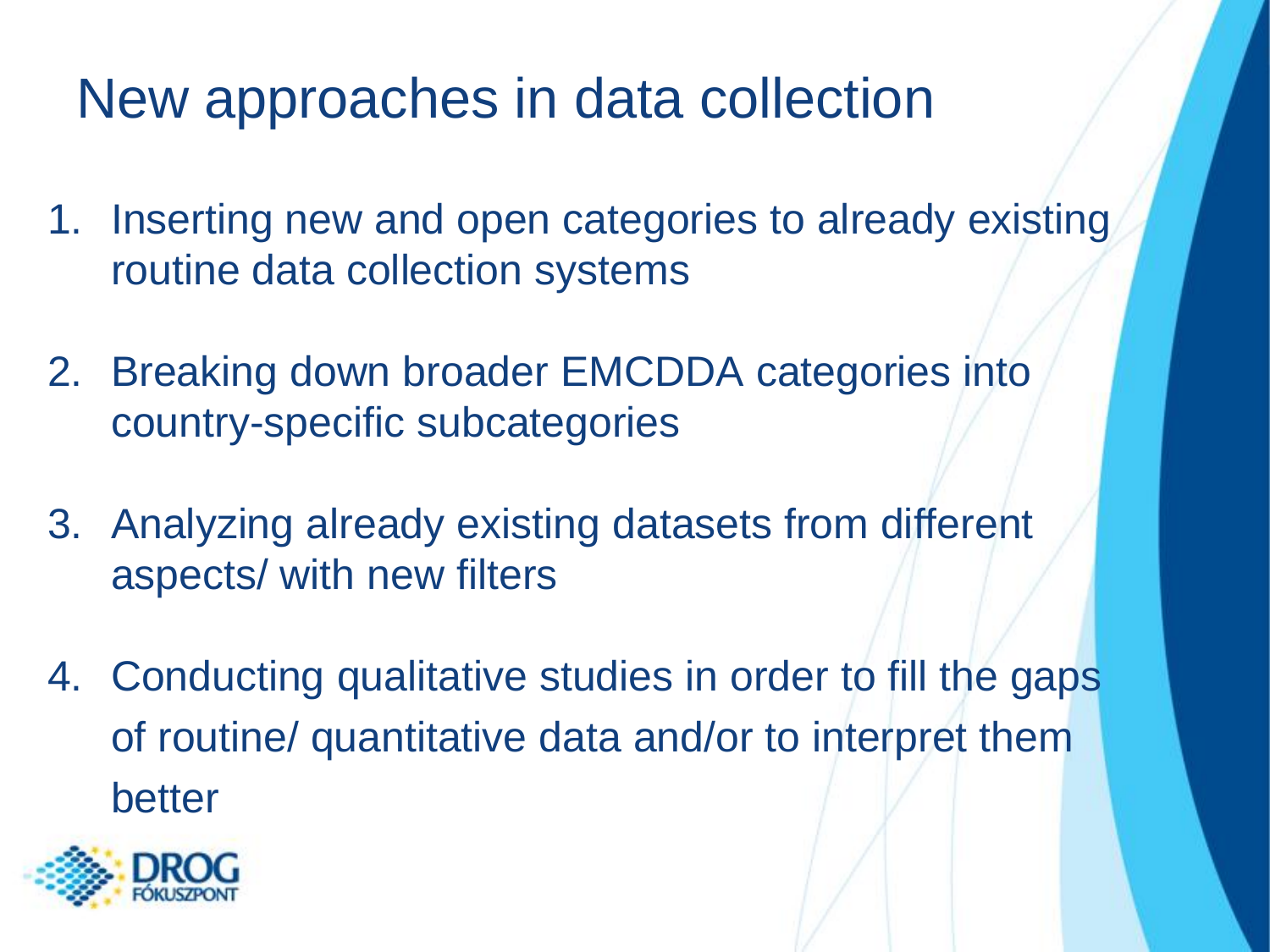1. Inserting new and open categories I.

**DRID:** National (HIV/HBV/HCV) Seroprevalence study

- **Primarily Injected Drug: (2011)**
- **Opiates**
- Amphetamines
- **Cocaine**

Other:………………

• **Number of injection times / day:** (2012)

last day when injecting among current IDUs

…………………….. times / day

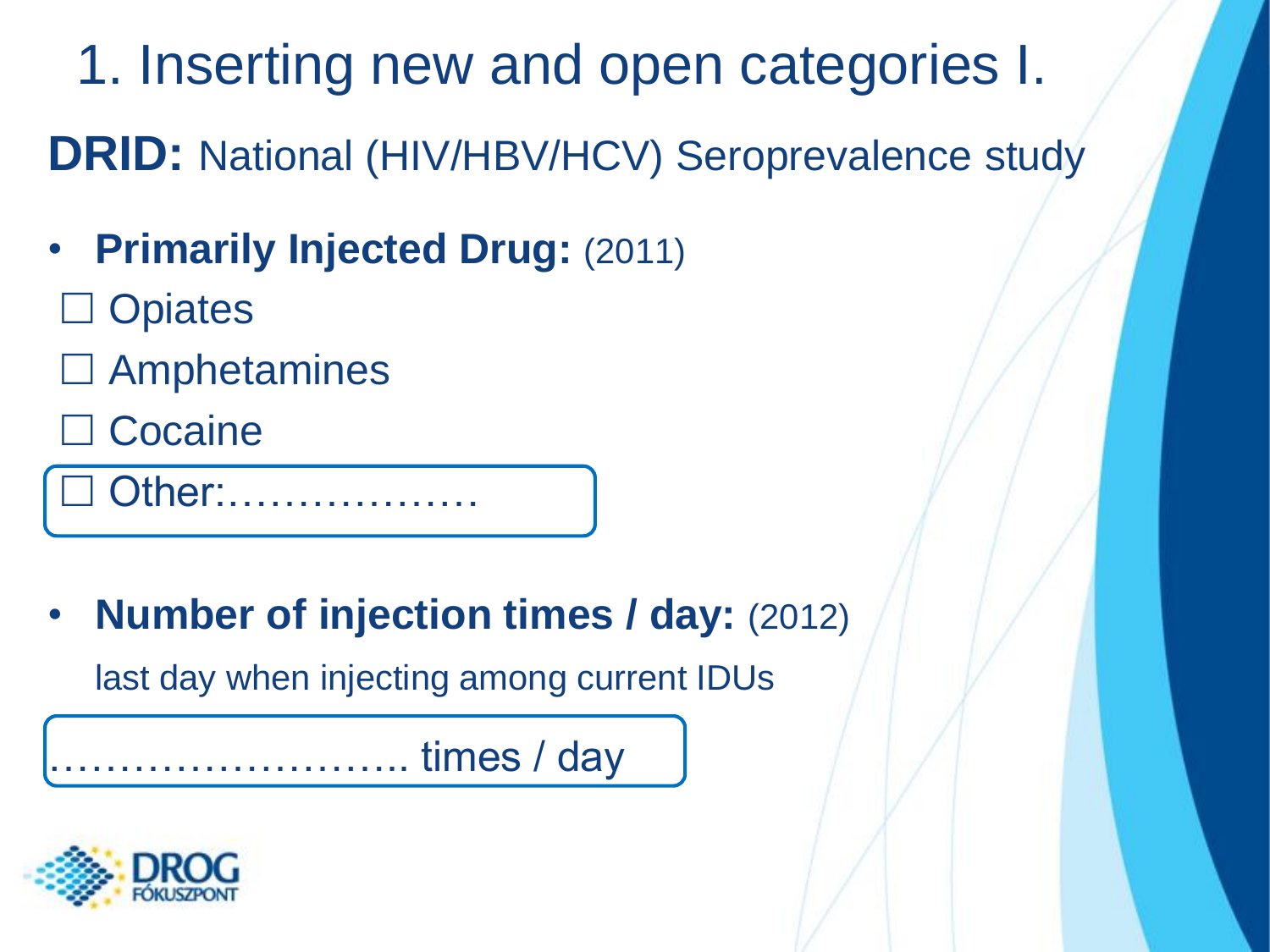### 1. Inserting new and open categories II.

#### **PDU:** Routine data collection on NSP clients (2011) Primarily injected drug:

| >Főoldal                           |                                  | Nemzeti Kábítószer Adatgyűjtő és Kapcsolattartó Központ Tűcsere adatgyűjtő program- |            |                   |              |    |    |                                           |   |
|------------------------------------|----------------------------------|-------------------------------------------------------------------------------------|------------|-------------------|--------------|----|----|-------------------------------------------|---|
| >Forgalmi adatok                   |                                  |                                                                                     |            |                   |              |    |    |                                           |   |
| >Kliens adatok                     |                                  | Tűcsere program kliens adatai                                                       |            |                   |              |    |    |                                           |   |
| >Beszerzési források               |                                  |                                                                                     |            |                   |              |    |    |                                           |   |
| >Üzenetváltás a központokkal       | Felhasználó kiválasztása: Artera | Tárgyév kiválasztása: 2011 tárgyév (2012. évi bevallási időszak) v                  | ×          |                   |              |    |    |                                           |   |
| >Leadási intervallumok beállítása  | <b>Típus</b>                     | Program neve                                                                        | <b>Nem</b> | Elsődleges szer   |              |    |    | $<$ 25 év $25-34$ év $>$ 34 év Nem ismert |   |
| >Felhasználók kezelése             |                                  |                                                                                     |            | <b>Heroin</b>     |              |    |    |                                           |   |
| <b>&gt;Statisztika</b>             |                                  |                                                                                     |            | <b>Amfetamin</b>  |              |    |    |                                           |   |
| >Kliens adatok összegzése          |                                  |                                                                                     |            | Kokain            |              |    |    |                                           |   |
| »Beszerzési források összegzése    |                                  |                                                                                     |            | Egyéb1<br>Egyéb2  |              |    |    |                                           |   |
| »Kitöltési útmutató                | Uj   Kérem válaszi V             |                                                                                     | Férfi      | Egyéb3            |              |    |    |                                           |   |
| >Kilépés                           |                                  |                                                                                     |            | Egyéb4            |              |    |    |                                           |   |
|                                    |                                  |                                                                                     |            | Egyéb5            |              |    |    |                                           |   |
| Bejelentkezett felhasználó: admin. |                                  |                                                                                     |            | Egyéb6            |              |    |    |                                           |   |
|                                    |                                  |                                                                                     |            | <b>Nem ismert</b> |              |    |    |                                           |   |
|                                    |                                  |                                                                                     |            | Heroin            | 13           | 44 | 37 | 0                                         |   |
|                                    |                                  |                                                                                     |            | Amfetamin         | 21           | 59 | 15 | $\theta$                                  |   |
|                                    |                                  |                                                                                     |            | Kokain            | $\mathbf{0}$ | 0  | 0. | $\mathbf{0}$                              |   |
|                                    |                                  |                                                                                     |            | Egyéb1 (4mac)     | $\mathbf{1}$ |    | з. | $\theta$                                  | × |
|                                    | 1 Allandó telephelyű             | Artera                                                                              | Férfi      | Egyéb2 (mefedron) | 6            | 12 | 10 | $\mathbf{0}$                              |   |
|                                    |                                  |                                                                                     |            | Egyéb3 (MDPV)     | 5            | 7  | 8  | 0                                         |   |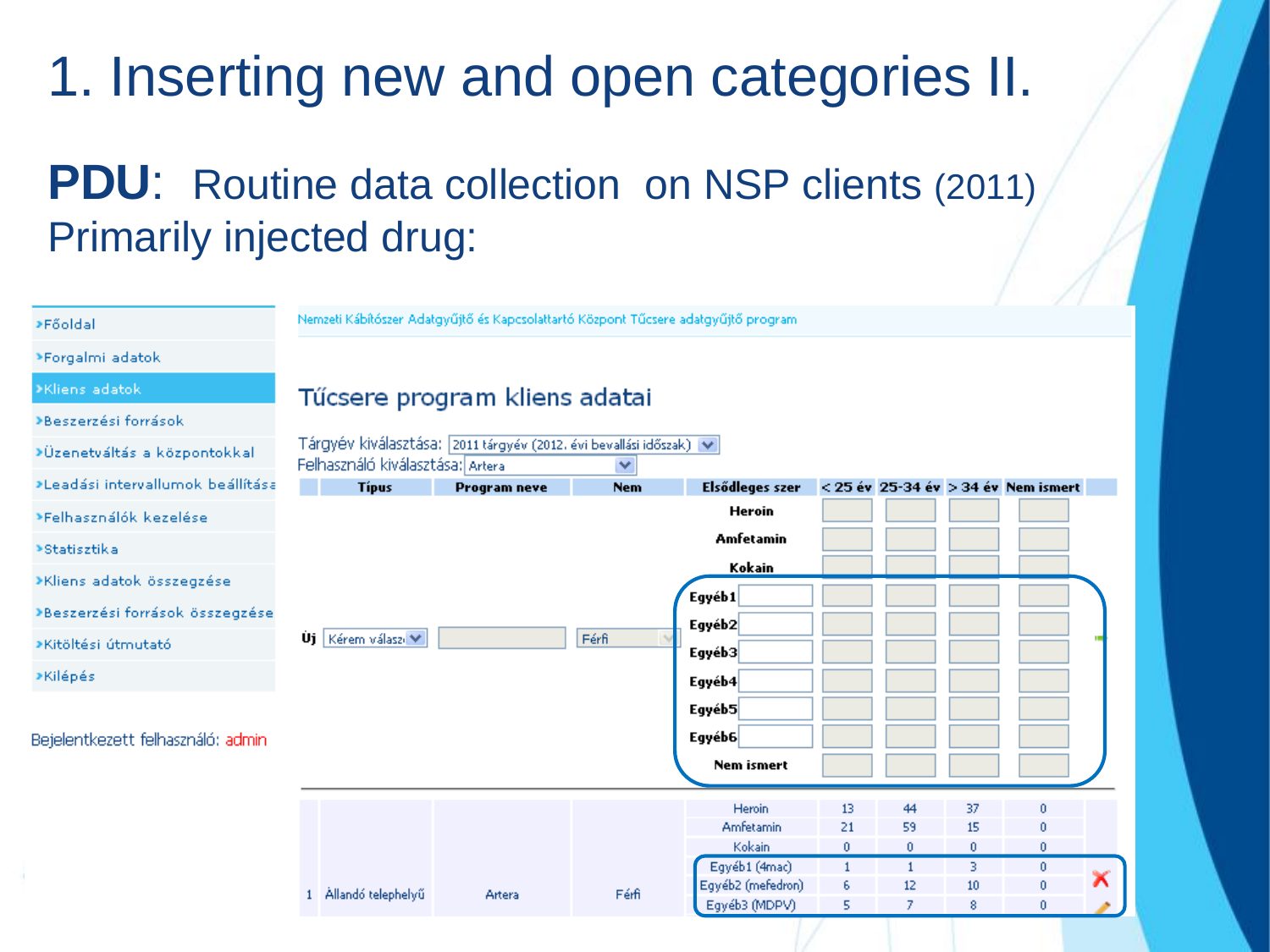1. Inserting new and open categories III.

**Drug Markets: Drug prices at street level** Annual survey among drug users in 7 cities

#### **Extra categories added:** (2011)

- GHB/GBL (Gina)
- Mephedrone (Kati, Mefi, Zsuzsi)
- MDPV (MP)
- Synthetic Cannabinoids (Spice)
- Other: …………………

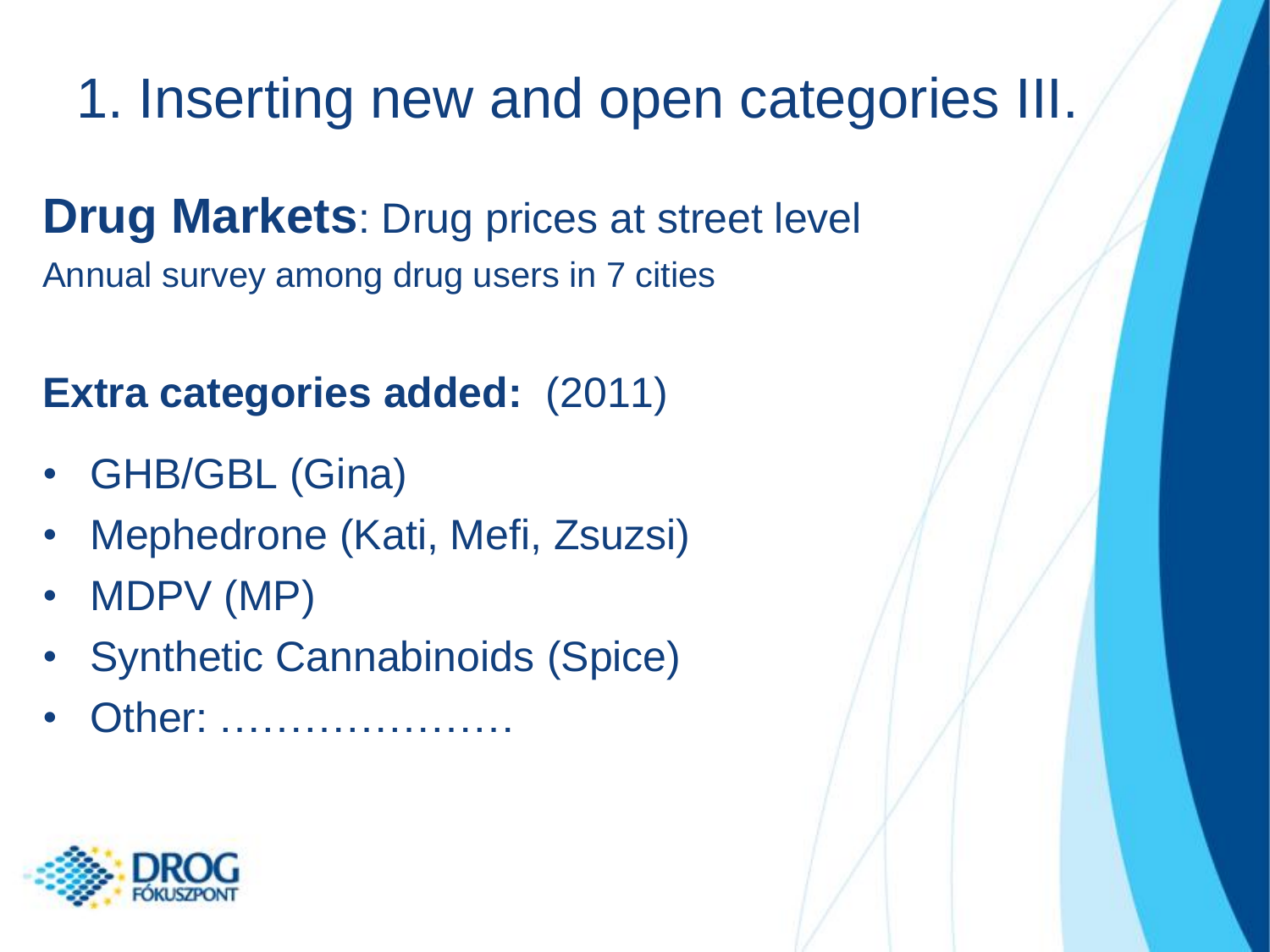### 2. Country-specific subcategories I.

**TDI** ( planned for 2013) Cannabis (EMCDDA category) Herbal cannabis; Cannabis resin

Synthetic cannabinoids

**DRID:** (2011)

Opioid injectors (EMCDDA category)

Non-opioid injectors (EMCDDA category)

Amphetamines

**Cocaine** 

Other (free text)

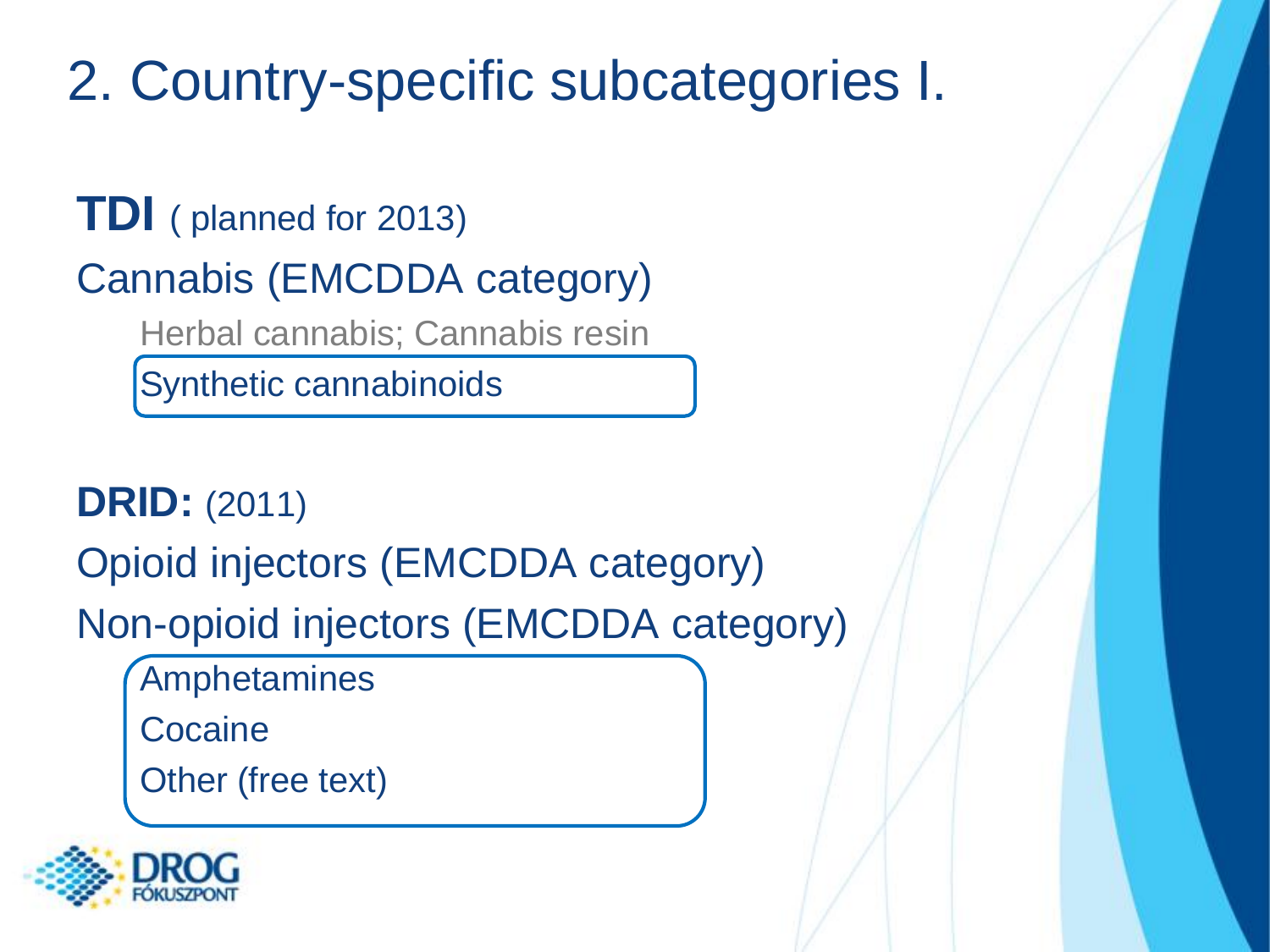### 2. Country-specific subcategories II.

**DRD:** ( planned for 2013)

Cannabis (EMCDDA category):

Synthetic cannabinoids (free text): ..................

Amphetamine type stimulants: (EMCDDA category)

New amphetamine types (free text):……………

Unspecified substances: (EMCDDA category)

Cathinones (free text):………………….

Piperazines (free text):………………….

Phenethylamines (free text):……………

Tryptamines (free text):…………………

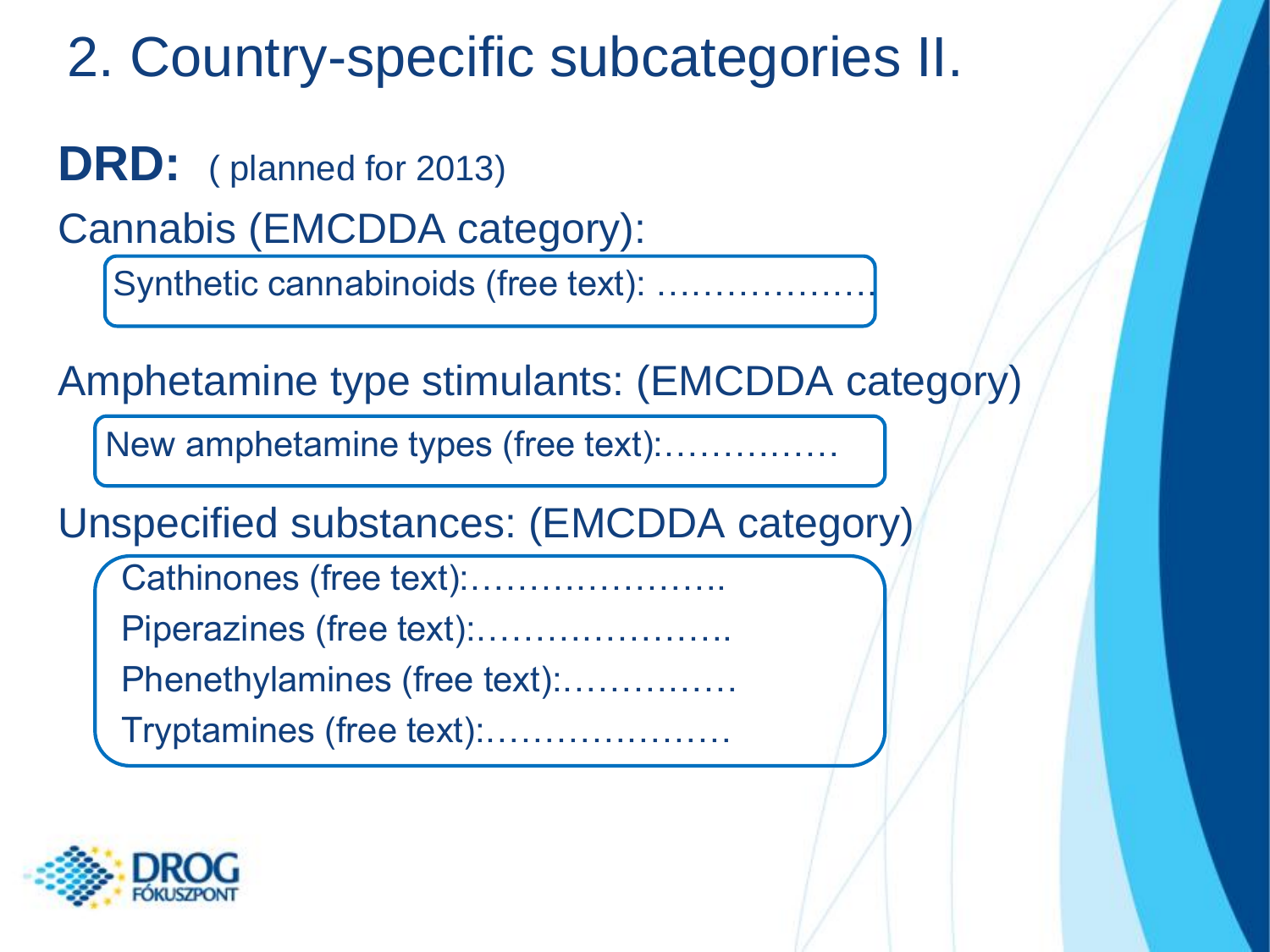### 3. New aspects of analysis **Drug Markets**: Seizure data (substances in syringes + filters)



**Heroin** Amphetamine **Mephedrone MDP** 4-MEC **Other** 

Source: Institute for Forensic Sciences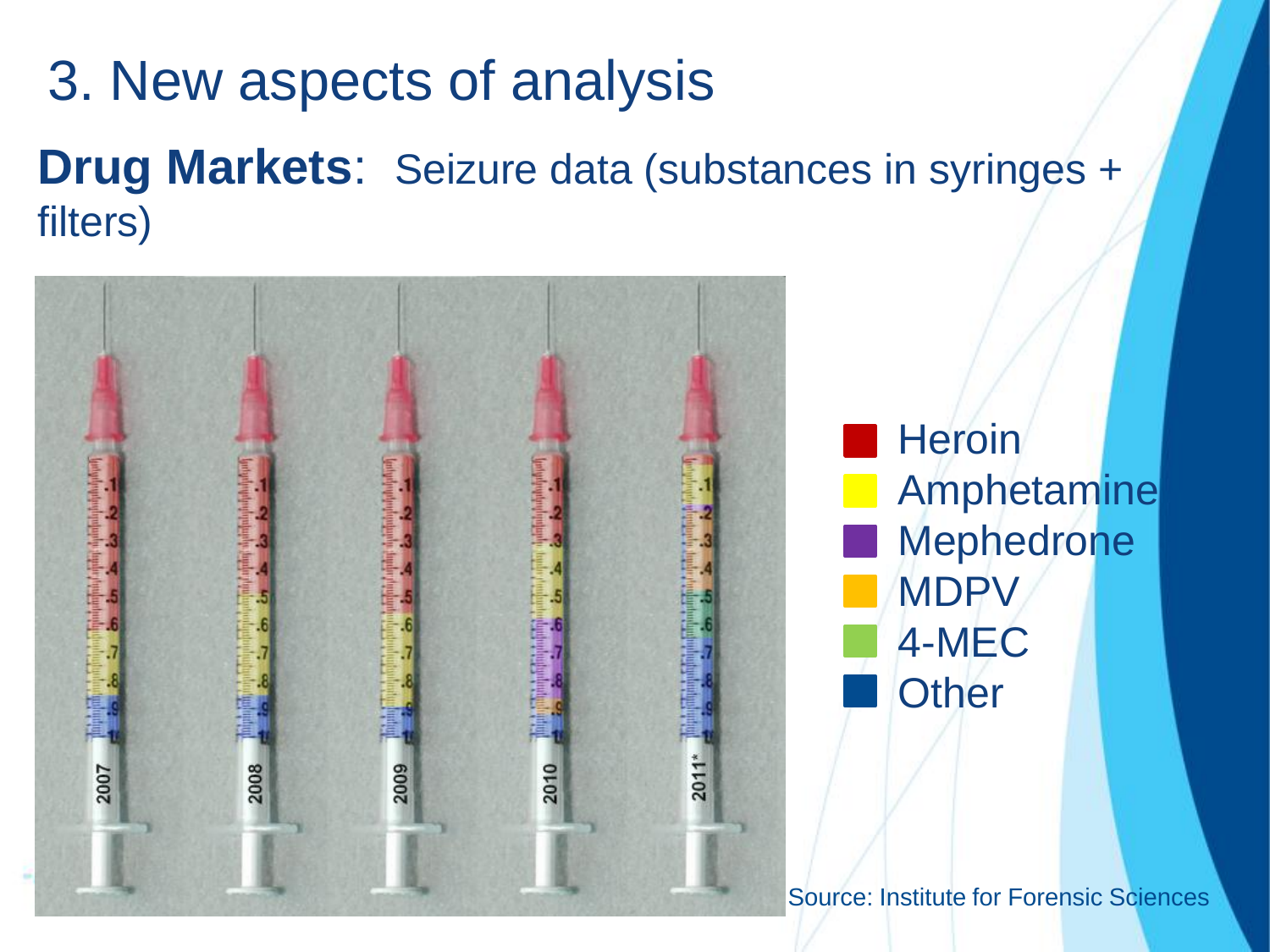## 4. Qualitative research

#### **2011:**

- survey on online trade of NPS
- qualitative study focusing on mephedrone outpatient treatment centres; NSPs

#### **2012:**

qualitative study focusing on NPS outpatient treatment centres; NSPs + inpatient treatment centres outreach services in the recreational setting

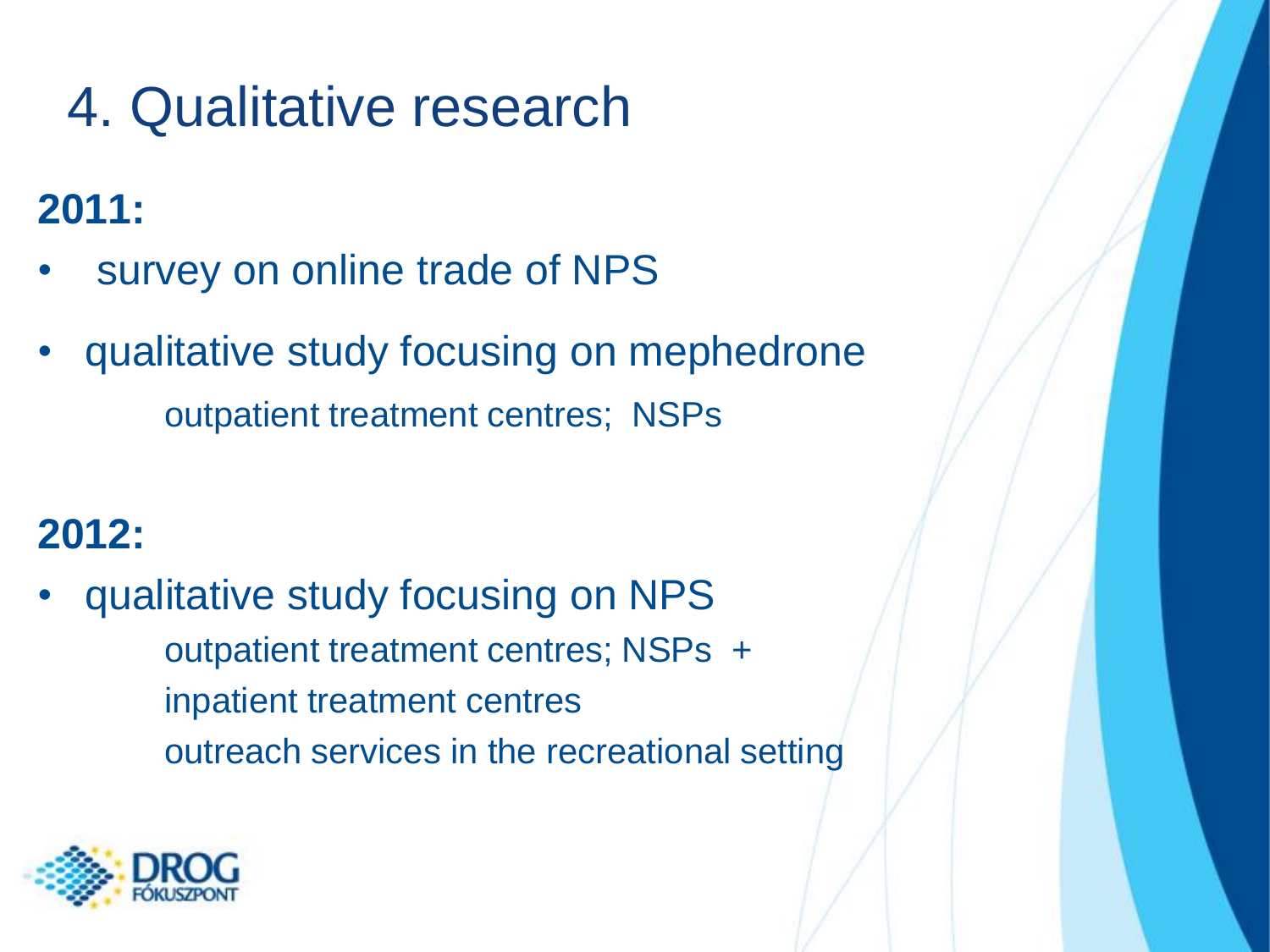## Analysis

- Careful interpretation of results
- Cross-checking of (key) indicators
- Merging qualitative and quantitative data
- 'Synthetizing' data of different indicators



to gain comprehensive and valid picture of the phenomenon

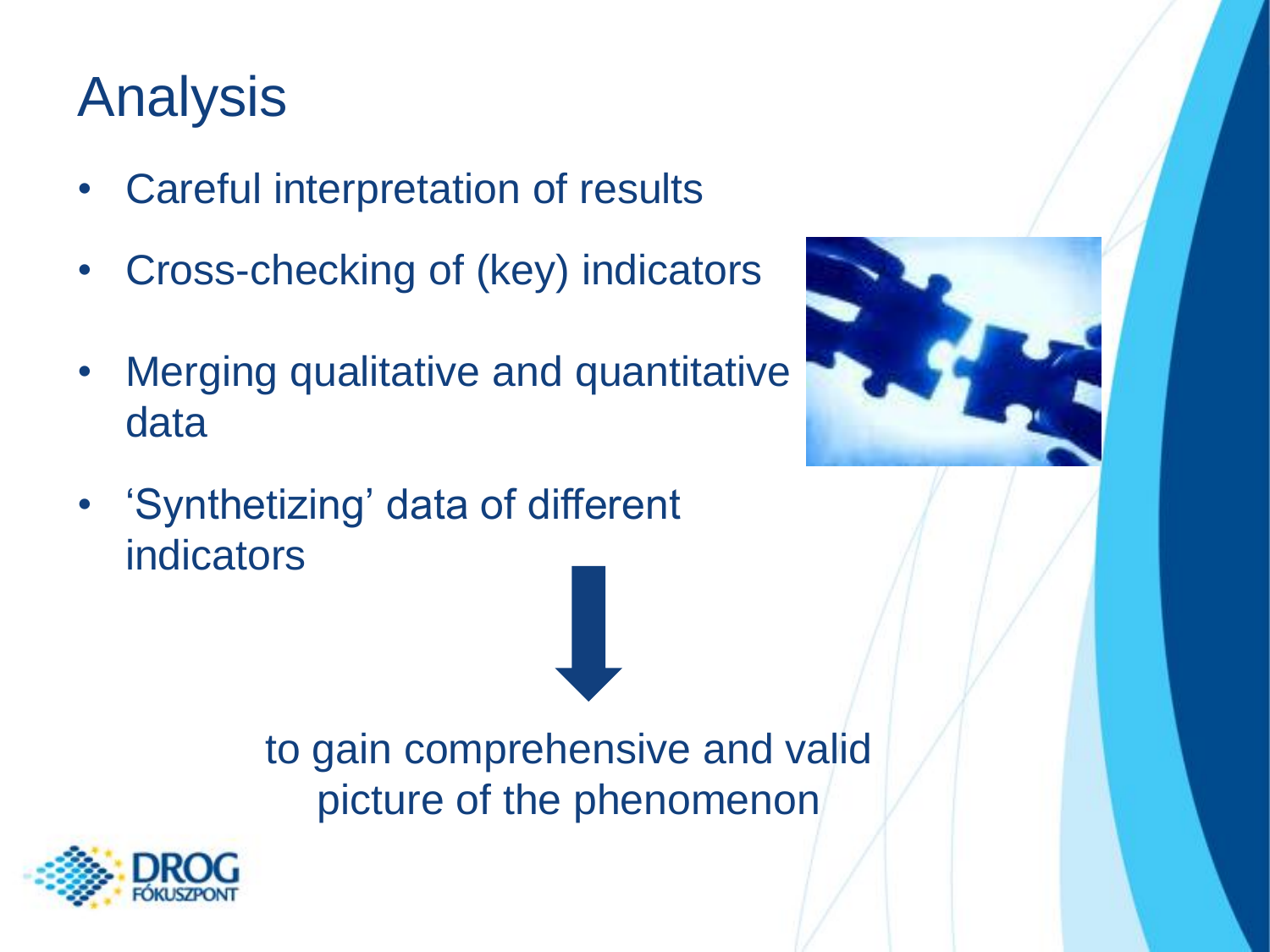# Thank you for your attention!

[tarjan.anna@oek.antsz.hu](mailto:tarjan.anna@oek.antsz.hu)

[www.drogfokuszpont.hu](http://www.drogfokuszpont.hu/)